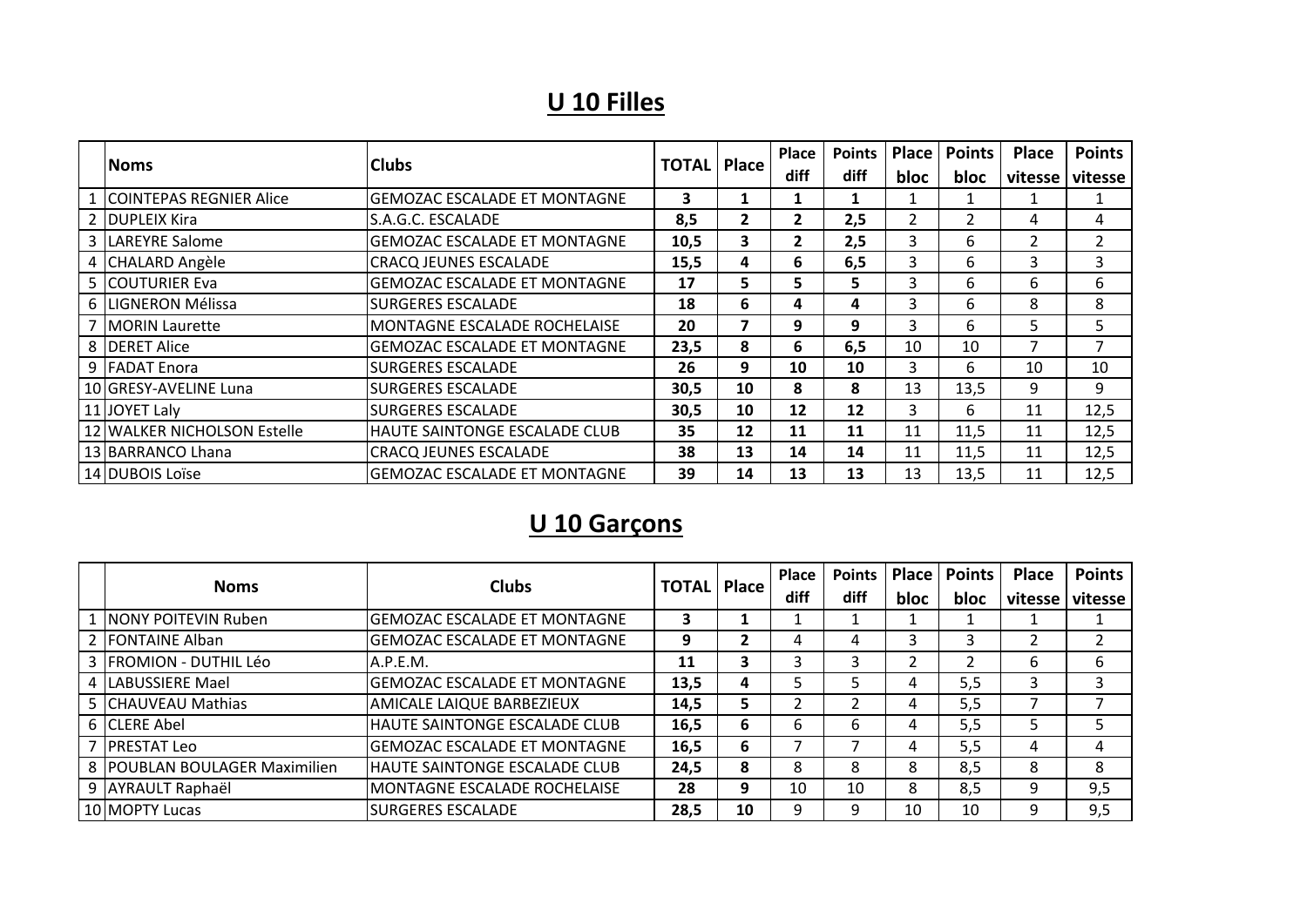# **U 12 Garçons**

|                           |                                      | <b>TOTAL</b> |                         |                |      |                | Place | Place          | <b>Points</b>  | <b>Place</b> | <b>Points</b> | Place | <b>Points</b> |
|---------------------------|--------------------------------------|--------------|-------------------------|----------------|------|----------------|-------|----------------|----------------|--------------|---------------|-------|---------------|
| <b>Noms</b>               | <b>Clubs</b>                         |              |                         | diff           | diff | bloc           | bloc  | vitesse        | vitesse        |              |               |       |               |
| 1 <b>DUPLEIX</b> Anton    | S.A.G.C. ESCALADE                    | 3            | 1                       | $\mathbf{1}$   | 1    | $\mathbf{1}$   | 1     | 1              | 1              |              |               |       |               |
| 2 CLERE Sacha             | HAUTE SAINTONGE ESCALADE CLUB        | 13,5         | $\overline{2}$          | $\overline{7}$ | 7    | $\overline{2}$ | 3,5   | 3              | 3              |              |               |       |               |
| 3 RAT Malo                | <b>GEMOZAC ESCALADE ET MONTAGNE</b>  | 15,5         | 3                       | $\overline{2}$ | 3,5  | $\overline{7}$ | 8     | 4              | 4              |              |               |       |               |
| 4 DURAND Loup             | <b>CRACQ JEUNES ESCALADE</b>         | 18,5         | 4                       | $\overline{2}$ | 3,5  | 6              | 6     | 9              | 9              |              |               |       |               |
| 5 RELIAUD Loann           | <b>GEMOZAC ESCALADE ET MONTAGNE</b>  | 18,5         | 4                       | 6              | 6    | 10             | 10,5  | $\overline{2}$ | $\overline{2}$ |              |               |       |               |
| 6 SUZARTE Charles         | <b>CRACQ JEUNES ESCALADE</b>         | 18,5         | 4                       | 8              | 8    | $\overline{2}$ | 3,5   | 7              | $\overline{7}$ |              |               |       |               |
| 7 DUBAN DELATTRE Célian   | MONTAGNE ESCALADE ROCHELAISE         | 20           | $\overline{\mathbf{z}}$ | $\overline{2}$ | 3,5  | 10             | 10,5  | 6              | 6              |              |               |       |               |
| 8 LE VAN - BONNIN Gaspard | A.L.M.A.                             | 23           | 8                       | 9              | 10   | $\overline{7}$ | 8     | 5              | 5              |              |               |       |               |
| 9 BERGAULT Mathis         | <b>CRACQ JEUNES ESCALADE</b>         | 23,5         | 9                       | $\overline{2}$ | 3,5  | $\overline{7}$ | 8     | 12             | 12             |              |               |       |               |
| 10 FOURNIER Nino          | <b>CRACQ JEUNES ESCALADE</b>         | 23,5         | 9                       | 9              | 10   | $\overline{2}$ | 3,5   | 10             | 10             |              |               |       |               |
| 11 MITTEAULT Armand       | <b>CRACQ JEUNES ESCALADE</b>         | 27,5         | 11                      | 9              | 10   | $\overline{2}$ | 3,5   | 14             | 14             |              |               |       |               |
| 12 GUARDASCIONE Benjamin  | <b>GEMOZAC ESCALADE ET MONTAGNE</b>  | 40           | 12                      | 20             | 20   | 12             | 12    | 8              | 8              |              |               |       |               |
| 13 LE GARREC Simon        | <b>GEMOZAC ESCALADE ET MONTAGNE</b>  | 43           | 13                      | 12             | 12,5 | 18             | 19,5  | 11             | 11             |              |               |       |               |
| 14 CHAMARD Jules          | S.A.G.C. ESCALADE                    | 44           | 14                      | 12             | 12,5 | 13             | 13,5  | 18             | 18             |              |               |       |               |
| 15 VION Eliott            | <b>GEMOZAC ESCALADE ET MONTAGNE</b>  | 46,5         | 15                      | 14             | 14   | 18             | 19,5  | 13             | 13             |              |               |       |               |
| 16 PROTEAU NAVARRO Sam    | MONTAGNE ESCALADE ROCHELAISE         | 48,5         | 16                      | 16             | 16   | 15             | 15,5  | 17             | 17             |              |               |       |               |
| 17 BILLOTTE Augustin      | <b>GEMOZAC ESCALADE ET MONTAGNE</b>  | 49           | 17                      | 17             | 17,5 | 15             | 15,5  | 16             | 16             |              |               |       |               |
| 18 GORIN-MICHAUD Noé      | <b>SURGERES ESCALADE</b>             | 53,5         | 18                      | 15             | 15   | 18             | 19,5  | 19             | 19             |              |               |       |               |
| 19 GRESY-AVELINE Loan     | <b>SURGERES ESCALADE</b>             | 53,5         | 18                      | 19             | 19   | 18             | 19,5  | 15             | 15             |              |               |       |               |
| 20 BOURDOISEAU Paul       | <b>CRACQ JEUNES ESCALADE</b>         | 55           | 20                      | 17             | 17,5 | 17             | 17    | 20             | 20,5           |              |               |       |               |
| 21 WALKER-NICHOLSON Sonny | <b>HAUTE SAINTONGE ESCALADE CLUB</b> | 55           | 20                      | 21             | 21   | 13             | 13,5  | 20             | 20,5           |              |               |       |               |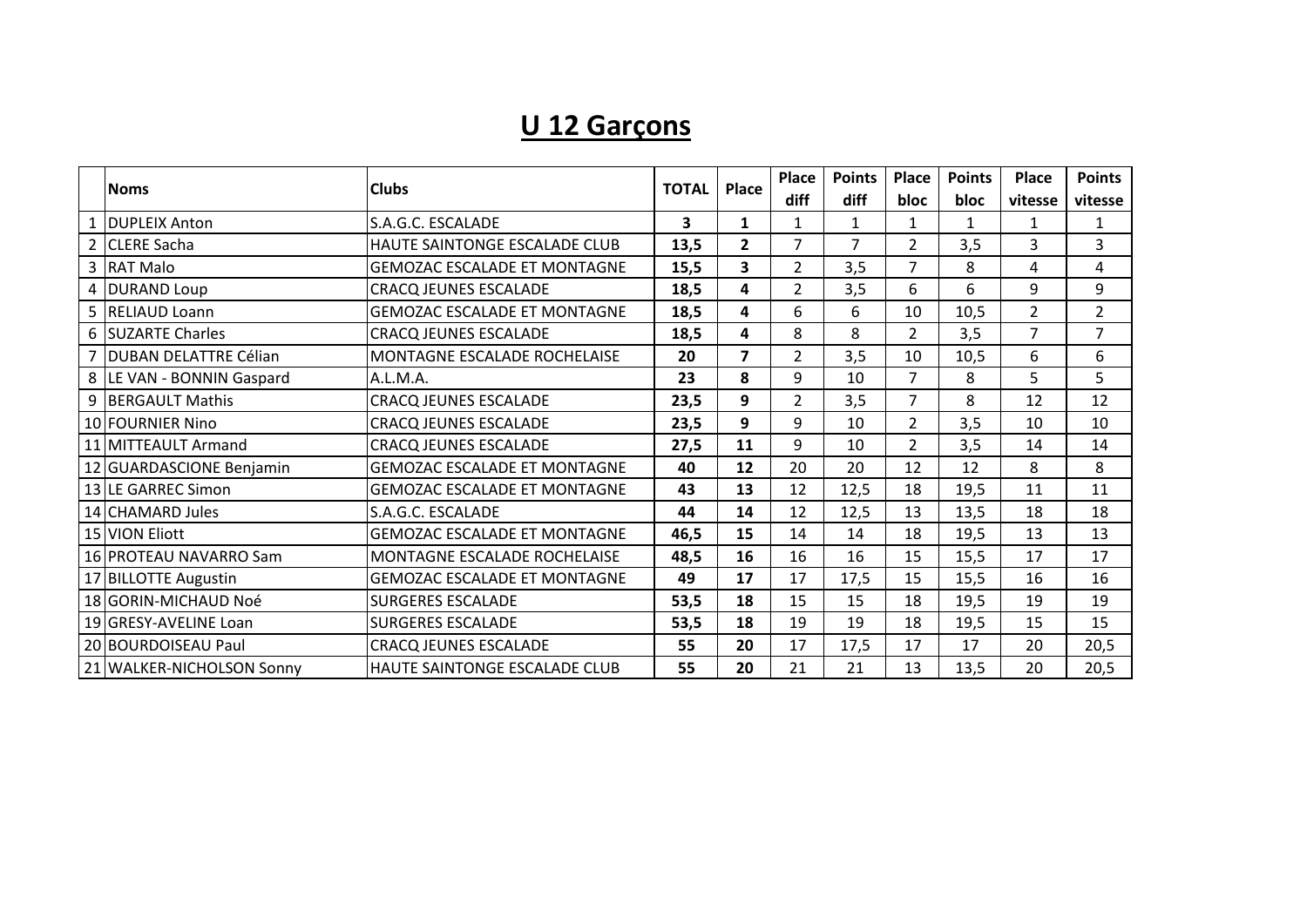## **U 12 Filles**

|                | <b>Noms</b>               | <b>Clubs</b>                        | <b>TOTAL</b> | Place          | Place<br>diff  | <b>Points</b><br>diff | Place<br>bloc  | <b>Points</b><br>bloc | Place<br>vitesse | <b>Points</b><br>vitesse |
|----------------|---------------------------|-------------------------------------|--------------|----------------|----------------|-----------------------|----------------|-----------------------|------------------|--------------------------|
|                | <b>NORE Mila</b>          | UNION SAINT BRUNO                   | 4,5          | $\mathbf{1}$   | $\mathbf{1}$   | $\mathbf{1}$          | $\overline{2}$ | 2,5                   | 1                | $\mathbf{1}$             |
| $\overline{2}$ | LAURENT Gabrielle         | <b>UNION SAINT BRUNO</b>            | 8            | $\overline{2}$ | $\overline{2}$ | 4                     | $\mathbf{1}$   | $\mathbf{1}$          | 3                | 3                        |
| 3              | MOYAL Yaël                | VAYRESTICAL                         | 13,5         | $\overline{3}$ | $\overline{2}$ | 4                     | 5              | 7,5                   | $\overline{2}$   | $\overline{2}$           |
| 4              | <b>PERON Fanny</b>        | <b>GEMOZAC ESCALADE ET MONTAGNE</b> | 15,5         | $\overline{4}$ | $\overline{2}$ | 4                     | 5              | 7,5                   | 4                | 4                        |
| 5              | <b>RIVIERE Azilys</b>     | <b>GEMOZAC ESCALADE ET MONTAGNE</b> | 19           | 5              | 11             | 11,5                  | $\overline{2}$ | 2,5                   | 5                | 5                        |
| 6              | LABUSSIERE Louane         | <b>GEMOZAC ESCALADE ET MONTAGNE</b> | 19,5         | 6              | $\overline{2}$ | 4                     | 5              | 7,5                   | 8                | 8                        |
| 7              | <b>VIALA Julia</b>        | <b>UNION SAINT BRUNO</b>            | 22           | $\overline{7}$ | $\overline{2}$ | 4                     | 4              | 4                     | 14               | 14                       |
| 8              | <b>NIVET Jade</b>         | <b>GEMOZAC ESCALADE ET MONTAGNE</b> | 25,5         | 8              | 9              | 9                     | 5              | 7,5                   | 9                | 9                        |
| 9              | <b>GALLATO Manon</b>      | <b>CRACQ JEUNES ESCALADE</b>        | 27           | 9              | 13             | 13,5                  | 5              | 7,5                   | 6                | 6                        |
|                | 10 COUTURIER Yaëlle       | <b>GEMOZAC ESCALADE ET MONTAGNE</b> | 29,5         | 10             | 10             | 10                    | 5              | 7,5                   | 12               | 12                       |
|                | 11 SEZYNSKI Louison       | HAUTE SAINTONGE ESCALADE CLUB       | 29,5         | 10             | $\overline{7}$ | 7,5                   | 11             | 11                    | 11               | 11                       |
|                | 12 SIMONNET Héloïse       | <b>GEMOZAC ESCALADE ET MONTAGNE</b> | 33,5         | 12             | $\overline{7}$ | 7,5                   | 13             | 16                    | 10               | 10                       |
|                | 13 KEIM Léa               | <b>GEMOZAC ESCALADE ET MONTAGNE</b> | 40,5         | 13             | 17             | 17,5                  | 13             | 16                    | $\overline{7}$   | $\overline{7}$           |
|                | 14 ROUGER Daphnée         | <b>CRACQ JEUNES ESCALADE</b>        | 51           | 14             | 22             | 22                    | 13             | 16                    | 13               | 13                       |
|                | 15 CHAUVEAU Salomé        | CAR                                 | 52           | 15             | 15             | 15,5                  | 20             | 21,5                  | 15               | 15                       |
|                | 16 RAYER Océane           | VAYRESTICAL                         | 53           | 16             | 13             | 13,5                  | 20             | 21,5                  | 18               | 18                       |
|                | 17 PEIGNE Kayla           | <b>GEMOZAC ESCALADE ET MONTAGNE</b> | 53,5         | 17             | 20             | 20,5                  | 13             | 16                    | 17               | 17                       |
|                | 18 VIGNAUD Louna          | A.L.M.A.                            | 55           | 18             | 26             | 27                    | 12             | 12                    | 16               | 16                       |
|                | 19 CHAUVEAU Lilou         | AMICALE LAIQUE BARBEZIEUX           | 56,5         | 19             | 15             | 15,5                  | 13             | 16                    | 25               | 25                       |
|                | 20 ROCCHIA Emma           | MONTAGNE ESCALADE ROCHELAISE        | 61           | 20             | 19             | 19                    | 13             | 16                    | 26               | 26                       |
|                | 21 VERGNAUD Maya          | A.L.M.A.                            | 67,5         | 21             | 17             | 17,5                  | 28             | 31                    | 19               | 19                       |
|                | 22 BIARD Alienor          | A.L.M.A.                            | 68,5         | 22             | 11             | 11,5                  | 20             | 21,5                  | 35               | 35,5                     |
|                | 23 AUBRY DARMAGNAC Léonie | A.L.M.A.                            | 70           | 23             | 24             | 24                    | 26             | 26                    | 20               | 20                       |
|                | 24 RAUZY Gabrielle        | VAYRESTICAL                         | 71           | 24             | 31             | 31                    | 13             | 16                    | 24               | 24                       |
|                | 25 JEAN-CHEVALLIER Maelle | <b>GEMOZAC ESCALADE ET MONTAGNE</b> | 71,5         | 25             | 23             | 23                    | 20             | 21,5                  | 27               | 27                       |
|                | 26 MARTIN Charline        |                                     | 72,5         | 26             | 20             | 20,5                  | 28             | 31                    | 21               | 21                       |
|                | 27 BELLEC Eloanne         | HAUTE SAINTONGE ESCALADE CLUB       | 75           | 27             | 29             | 29                    | 24             | 24                    | 22               | 22                       |
|                | 28 GUERIN Chloe           | <b>GEMOZAC ESCALADE ET MONTAGNE</b> | 79           | 28             | 25             | 25                    | 28             | 31                    | 23               | 23                       |
|                | 29 CHAUVET Enora          | HAUTE SAINTONGE ESCALADE CLUB       | 86           | 29             | 30             | 30                    | 27             | 27                    | 29               | 29                       |
|                | 30 COCU SUDOUR Aléna      | HAUTE SAINTONGE ESCALADE CLUB       | 86           | 29             | 26             | 27                    | 28             | 31                    | 28               | 28                       |
|                | 31 CADUSSEAU Elsa         | <b>GEMOZAC ESCALADE ET MONTAGNE</b> | 88           | 31             | 32             | 32                    | 25             | 25                    | 31               | 31                       |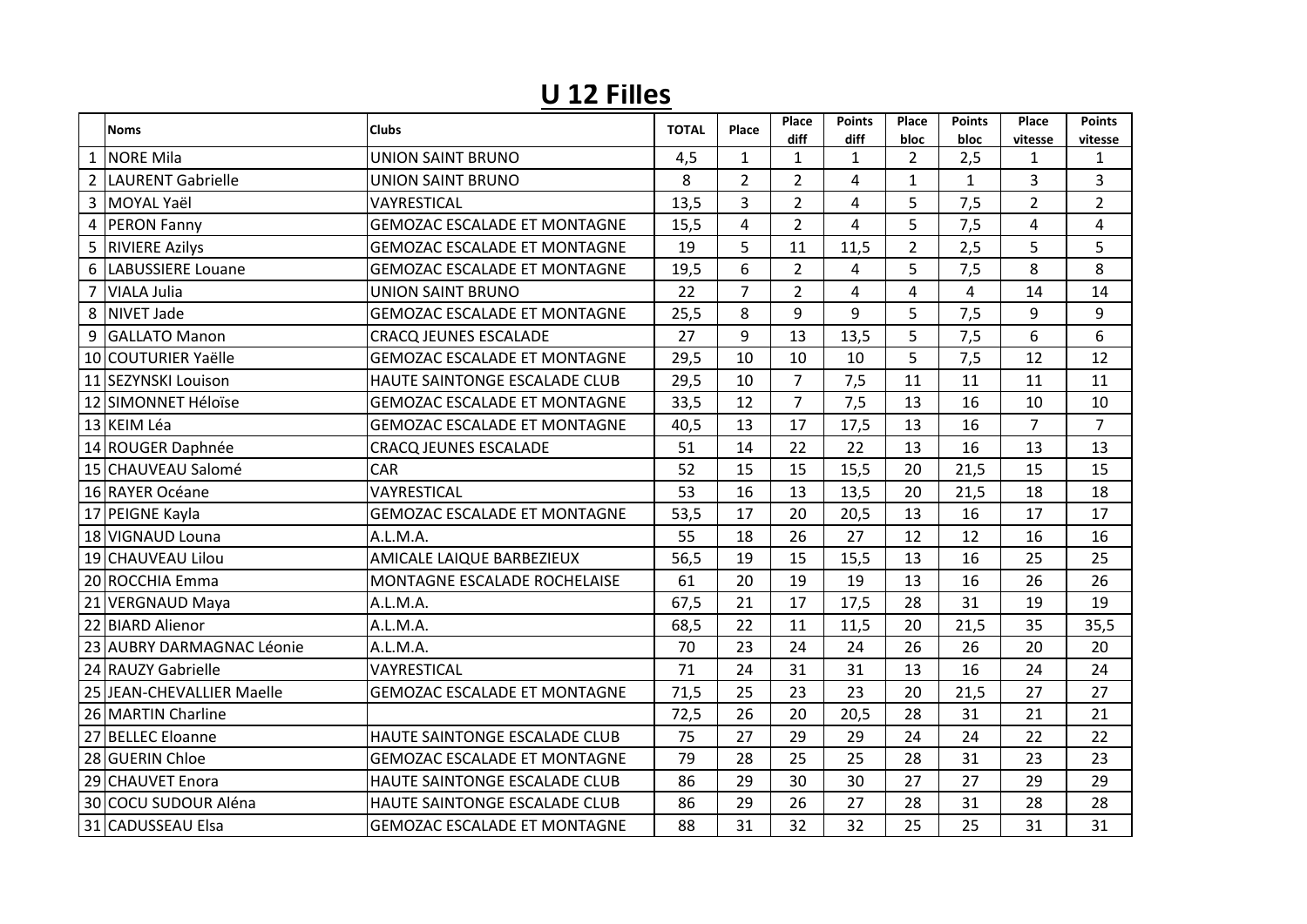| 32 DESERT Ines                                      | <b>IGEMOZAC ESCALADE ET MONTAGNE</b> | 88    | 31 | 26 |    | 28 | 31 | 30 | 30   |
|-----------------------------------------------------|--------------------------------------|-------|----|----|----|----|----|----|------|
| 33 PIBOULEAU-MOUREAU LESCALIER Fa SURGERES ESCALADE |                                      |       | 33 | 34 | 34 | 28 | 31 | 32 | 32   |
| 34 FORZY Lison                                      | <b>IMONTAGNE ESCALADE ROCHELAISE</b> | 98    | 34 | つつ |    | 28 | 31 | 34 | 34   |
| 35 DUBOIS Izia                                      | <b>IGEMOZAC ESCALADE ET MONTAGNE</b> | 106,5 | 35 | 36 | 36 | 35 | 35 | 35 | 35,5 |
| 36 CLAUDE Lola                                      | ICRACQ JEUNES ESCALADE               | 114   | 36 | 25 |    | 36 | 46 | 33 | 33   |

#### U 14 Garçons

| <b>Noms</b>  | <b>Clubs</b>              | <b>TOTAL</b>                        | Place | <b>Place</b>   | <b>Points</b>  | Place | <b>Points</b> | <b>Place</b>   | <b>Points</b>  |                |
|--------------|---------------------------|-------------------------------------|-------|----------------|----------------|-------|---------------|----------------|----------------|----------------|
|              |                           |                                     |       |                | diff           | diff  | <b>bloc</b>   | bloc           | vitesse        | vitesse        |
| $\mathbf{1}$ | <b>MARTY Lubin</b>        | VAYRESTICAL                         | 6     | $\mathbf{1}$   | 3              | 3     | 1             | $\overline{2}$ | 1              | $\mathbf{1}$   |
|              | <b>IGRELET Nathan</b>     | <b>UNION SAINT BRUNO</b>            | 6,5   | $\overline{2}$ | $\mathbf{1}$   | 1,5   | 1             | $\overline{2}$ | 3              | 3              |
|              | <b>BRUNELLE Yassou</b>    | <b>GEMOZAC ESCALADE ET MONTAGNE</b> | 9,5   | 3              | $\mathbf{1}$   | 1,5   | $\mathbf{1}$  | $\overline{2}$ | 6              | 6              |
|              | <b>DIAS Simao</b>         | <b>GEMOZAC ESCALADE ET MONTAGNE</b> | 17,5  | 4              | 4              | 5.    | 4             | 8,5            | 4              | 4              |
|              | <b>KEIM Jules</b>         | <b>GEMOZAC ESCALADE ET MONTAGNE</b> | 18    | 5              | $\overline{7}$ | 7,5   | 4             | 8,5            | $\overline{2}$ | $\overline{2}$ |
|              | 6 SIMONNET Hugo           | <b>GEMOZAC ESCALADE ET MONTAGNE</b> | 18,5  | 6              | 4              | 5     | 4             | 8,5            | 5              | 5              |
|              | <b>BOIZUMAULT Virgile</b> | MONTAGNE ESCALADE ROCHELAISE        | 23,5  | $\overline{7}$ | 4              | 5     | 4             | 8,5            | 10             | 10             |
|              | 8 CAMBE Gaspard           | MONTAGNE ESCALADE ROCHELAISE        | 27,5  | 8              | 10             | 12    | 4             | 8,5            | $\overline{7}$ | $\overline{7}$ |
|              | 9 CONGOLELA-SELOSSE Ilann | <b>GEMOZAC ESCALADE ET MONTAGNE</b> | 28,5  | 9              | 10             | 12    | 4             | 8,5            | 8              | 8              |
|              | 10 RAFIN Léo              | <b>GEMOZAC ESCALADE ET MONTAGNE</b> | 29,5  | 10             | 10             | 12    | 4             | 8,5            | 9              | 9              |
|              | 11 HEDOIRE Thomas         | <b>GEMOZAC ESCALADE ET MONTAGNE</b> | 31    | 11             | $\overline{7}$ | 7,5   | 4             | 8,5            | 15             | 15             |
|              | 12 PAULSEN BRAZ Matthéo   | A.P.E.M.                            | 36,5  | 12             | 16             | 16    | 4             | 8,5            | 12             | 12             |
|              | 13 BOUILLON Noah          | <b>GEMOZAC ESCALADE ET MONTAGNE</b> | 37,5  | 13             | 10             | 12    | 4             | 8,5            | 17             | 17             |
|              | 14 BOURMAUD Sacha         | <b>CRACQ JEUNES ESCALADE</b>        | 38,5  | 14             | 9              | 9     | 15            | 15,5           | 14             | 14             |
|              | 15 GUERIN Thibault        | MONTAGNE ESCALADE ROCHELAISE        | 41,5  | 15             | 15             | 15    | 15            | 15,5           | 11             | 11             |
|              | 16 ENEA Nicolas           | A.L.M.A.                            | 45    | 16             | 10             | 12    | 14            | 14             | 19             | 19             |
|              | 17 LAREYRE Gabin          | <b>GEMOZAC ESCALADE ET MONTAGNE</b> | 50,5  | 17             | 17             | 18    | 19            | 19,5           | 13             | 13             |
|              | 18 ORDUNA Paul            | <b>CRACQ JEUNES ESCALADE</b>        | 51    | 18             | 17             | 18    | 17            | 17             | 16             | 16             |
|              | 19 LALUE Pierre           | AMICALE LAIQUE BARBEZIEUX           | 58    | 19             | 20             | 20    | 18            | 18             | 20             | 20             |
|              | 20 CAILLE Paul            | MONTAGNE ESCALADE ROCHELAISE        | 58,5  | 20             | 21             | 21    | 19            | 19,5           | 18             | 18             |
|              | 21 MORILLEAU Alix         | A.P.E.M.                            | 60    | 21             | 17             | 18    | 21            | 21             | 21             | 21             |
|              | 22 REGUL Paul             | A.P.E.M.                            | 66    | 22             | 22             | 22    | 22            | 22             | 22             | 22             |